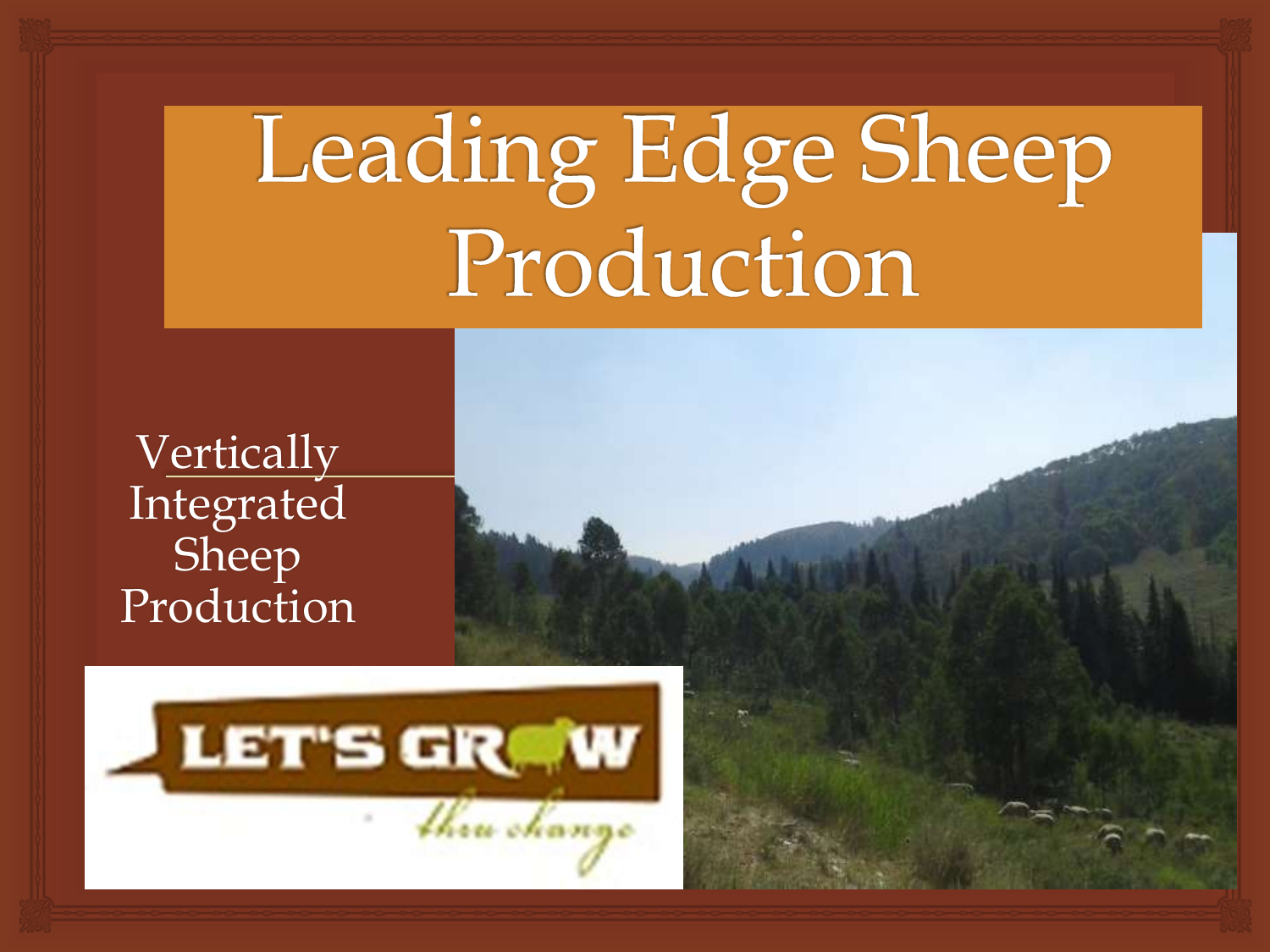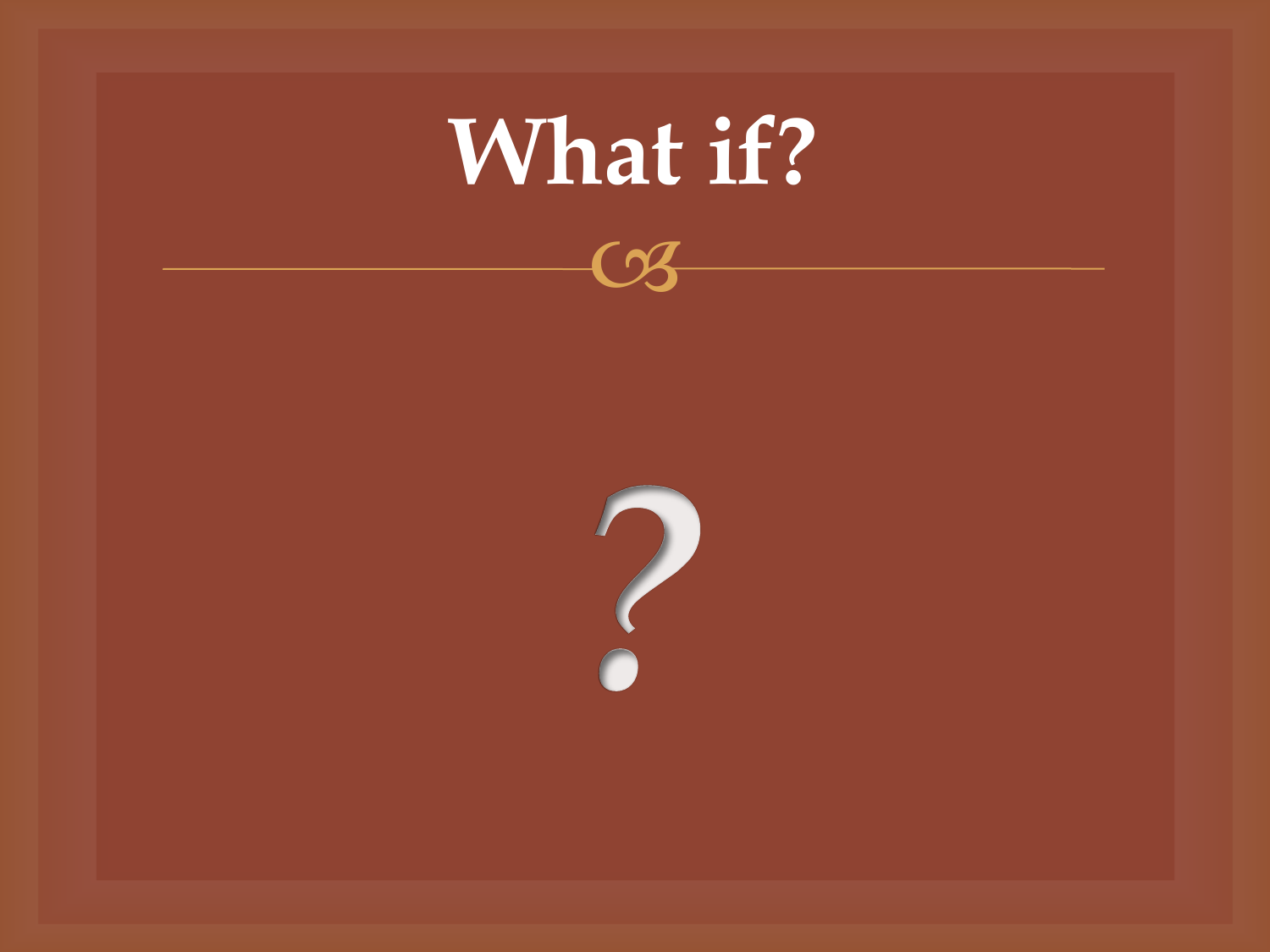Vertically Integrated Sheep Production



#### Multiplier breeders

### Commercial producers

Retained feedlot ownership

> Branded lamb product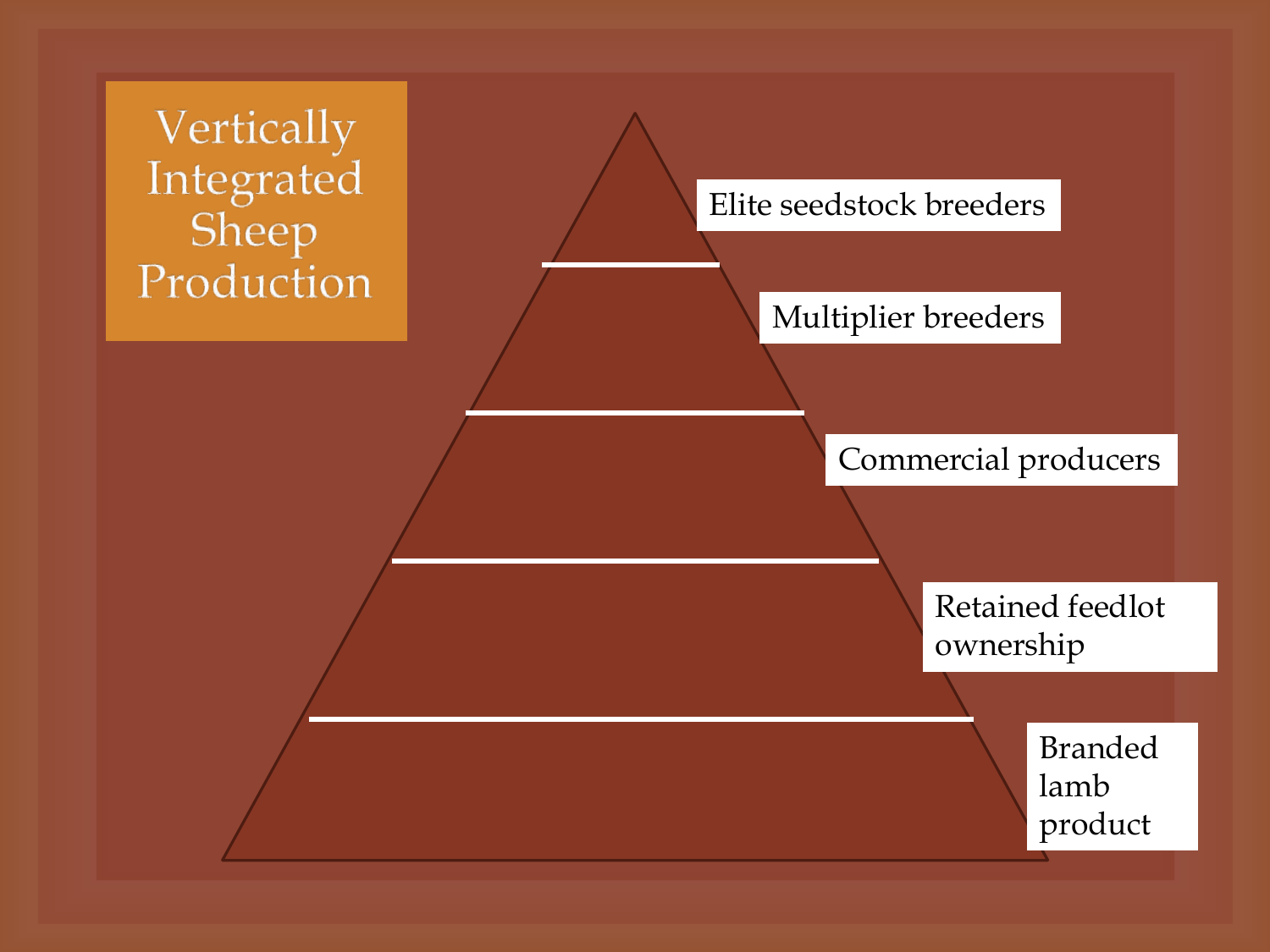## Elite seedstock breeders



**Identify superior individuals using quantitative genetics.**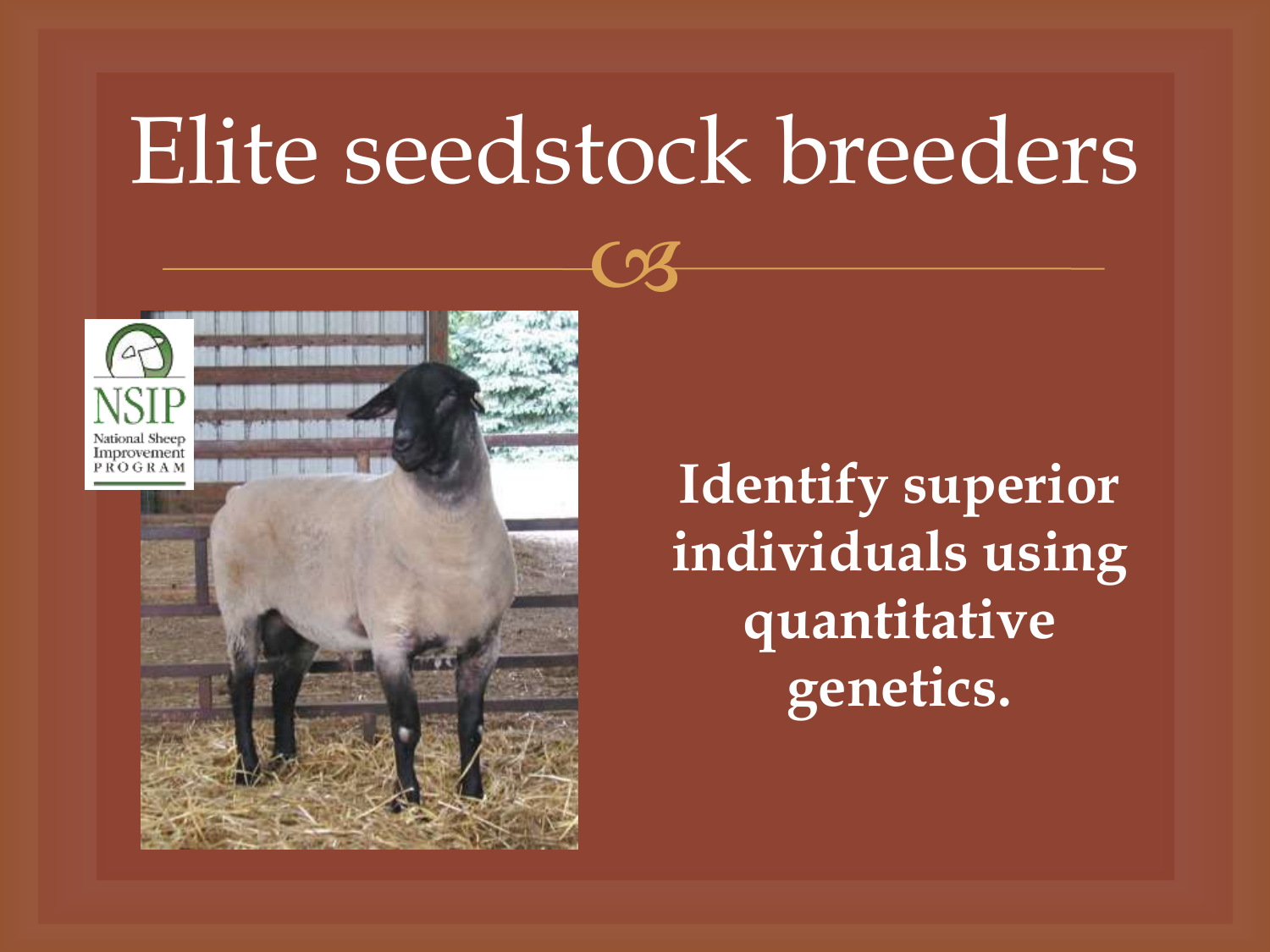# Multiplier breeders



- $\overline{\mathcal{C}}$  **Intensify impact of superior sires.**
	- **Use high performance studs**
	- **Increase selection pressure using elite studs through artificial insemination**
	- **Create improved range rams**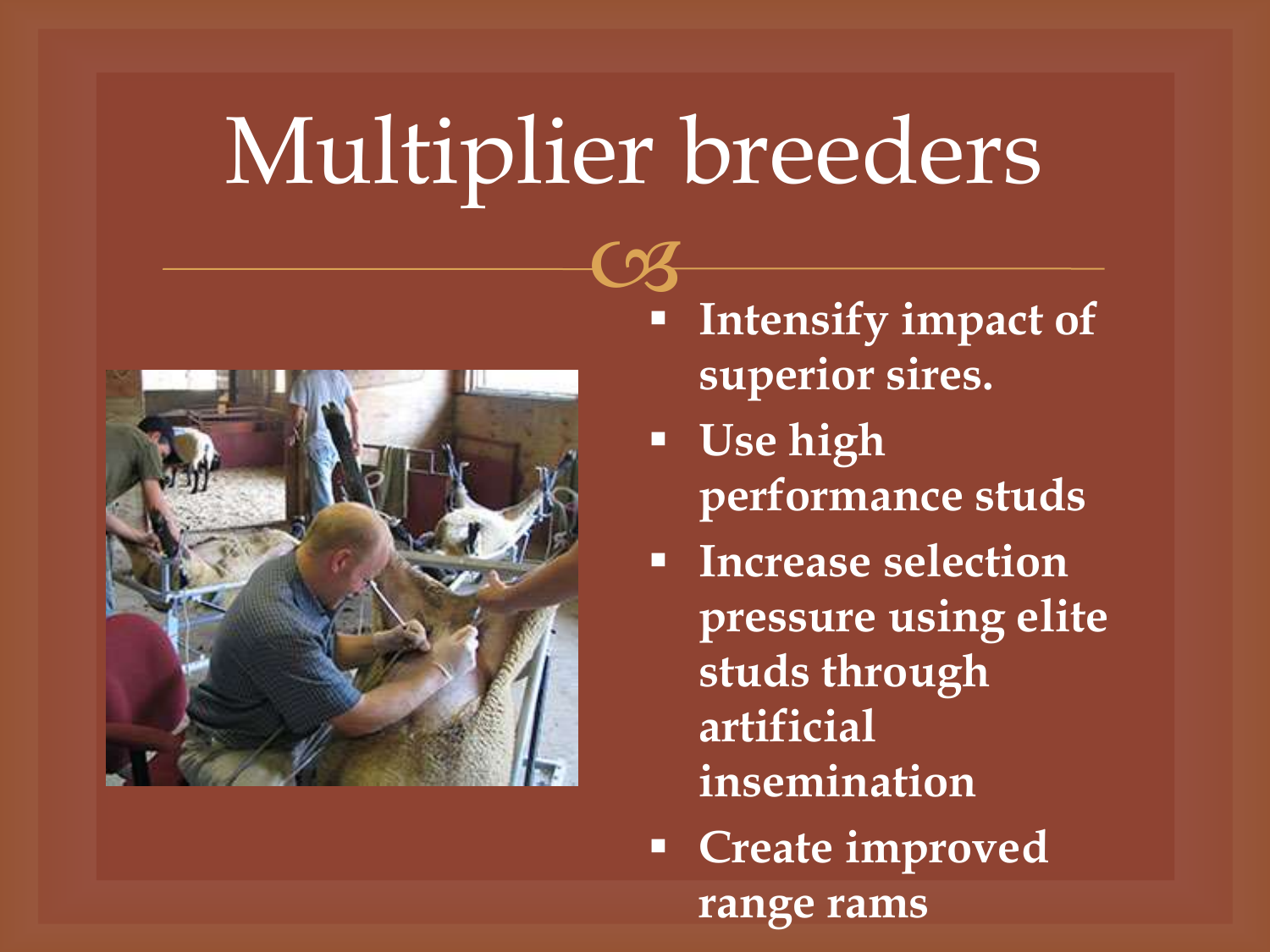## Commercial producers

- **Select genetically superior range rams**
- **Uniform consistent genetics across the flocks**
- **Realize improved weight to weaning**

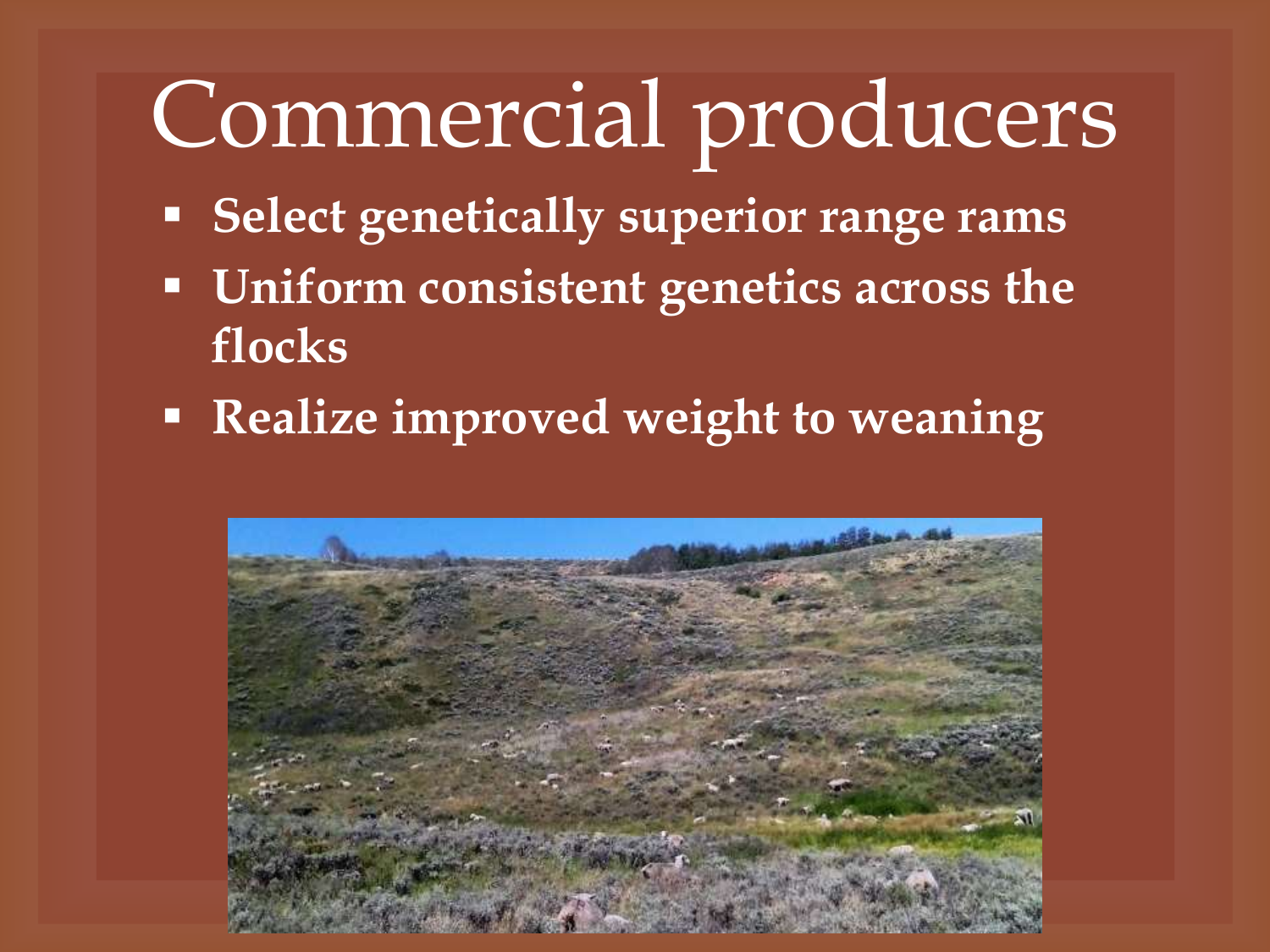## Retained feedlot ownership

- **Realize genetic rewards of increased feedlot gain, decreased cost of gain, and improved carcass cutability.**
- **Control marketing of lambs to meet product specifications.**

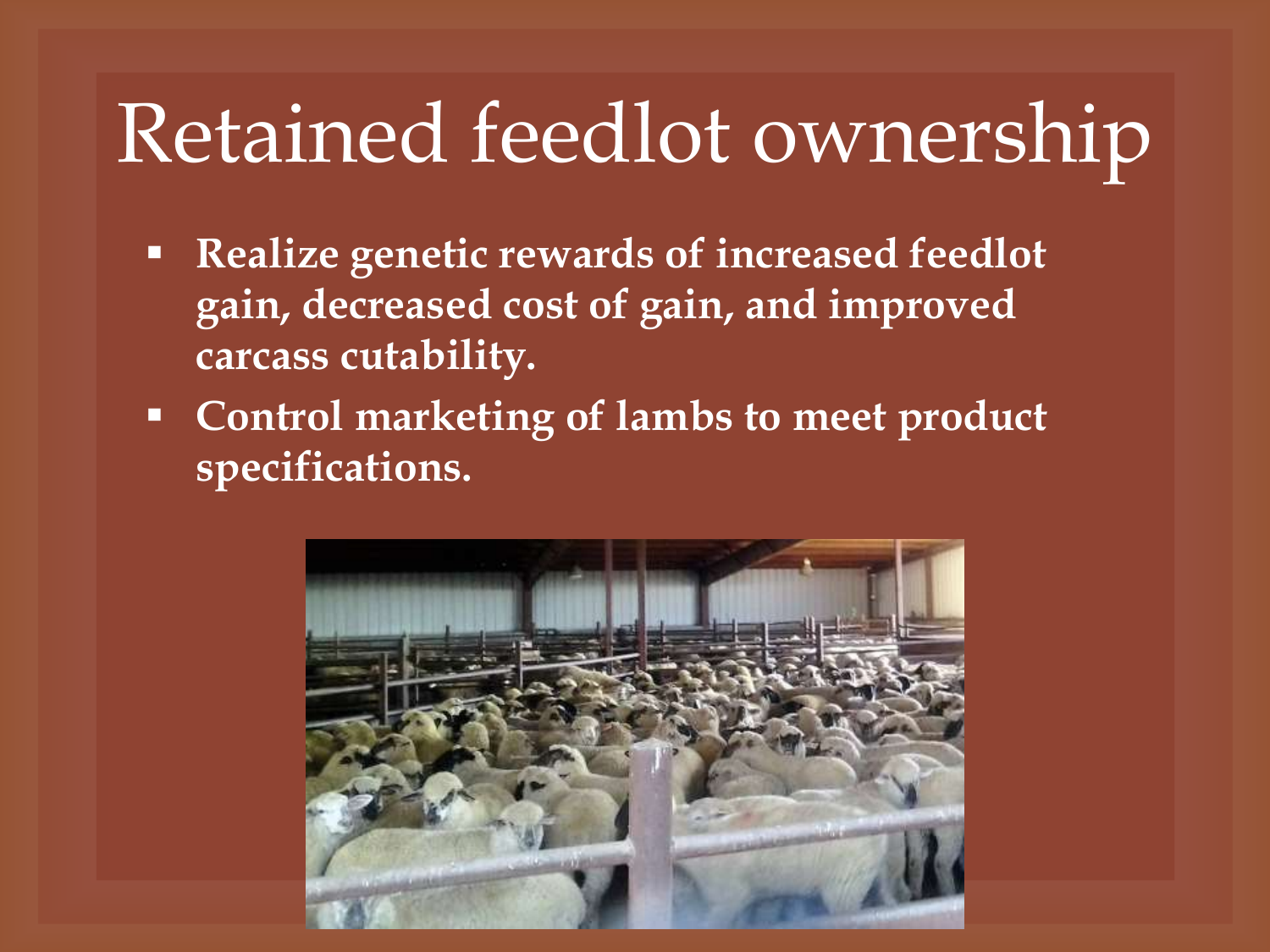## Branded lamb product

- **Differentiate product from competition**
- **Dedication to only marketing product that meets specifications.**
- **Value added product to market to high end consumers.**

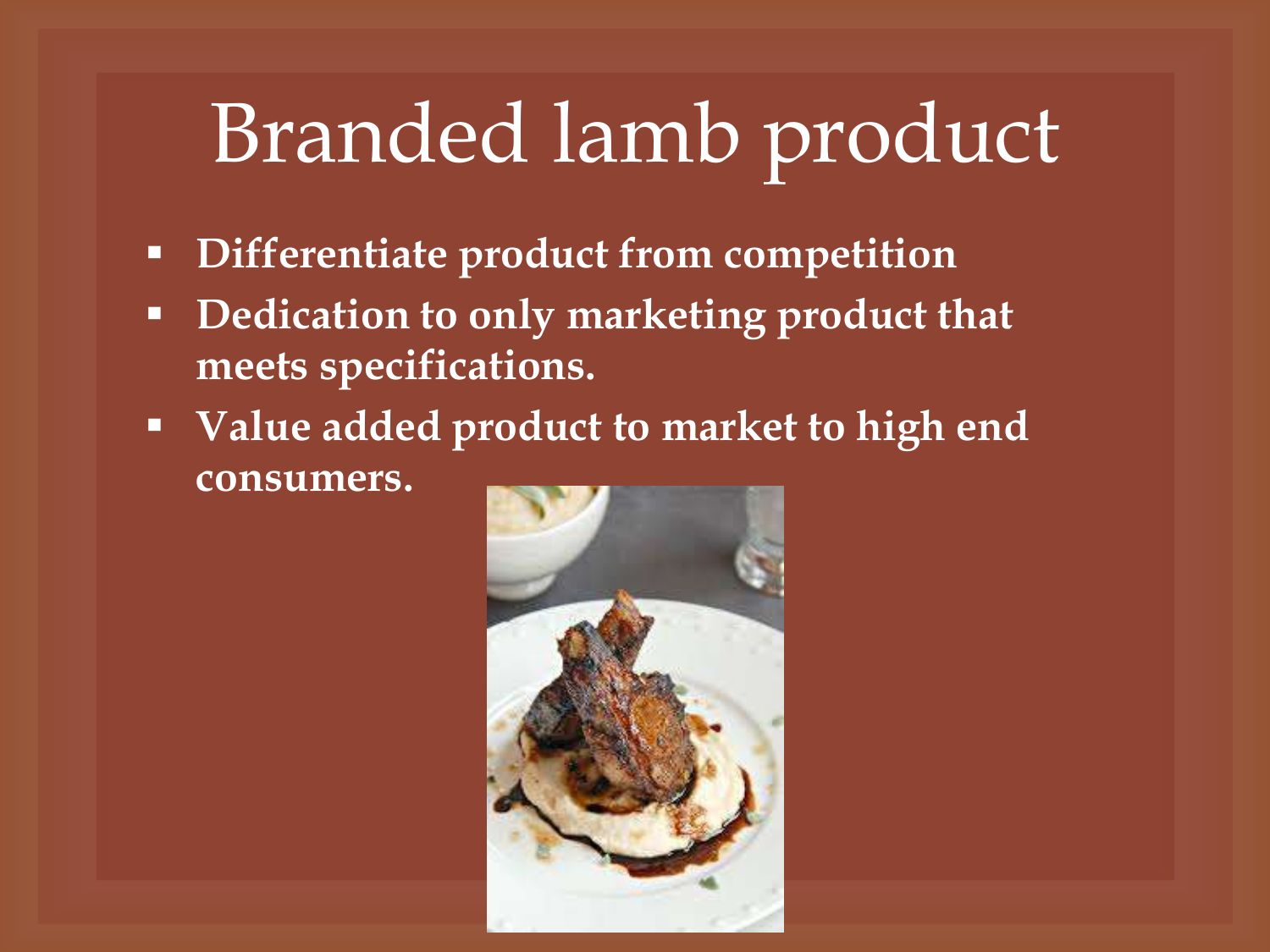### **Fixed Cost Per Unit vs Units Produced**

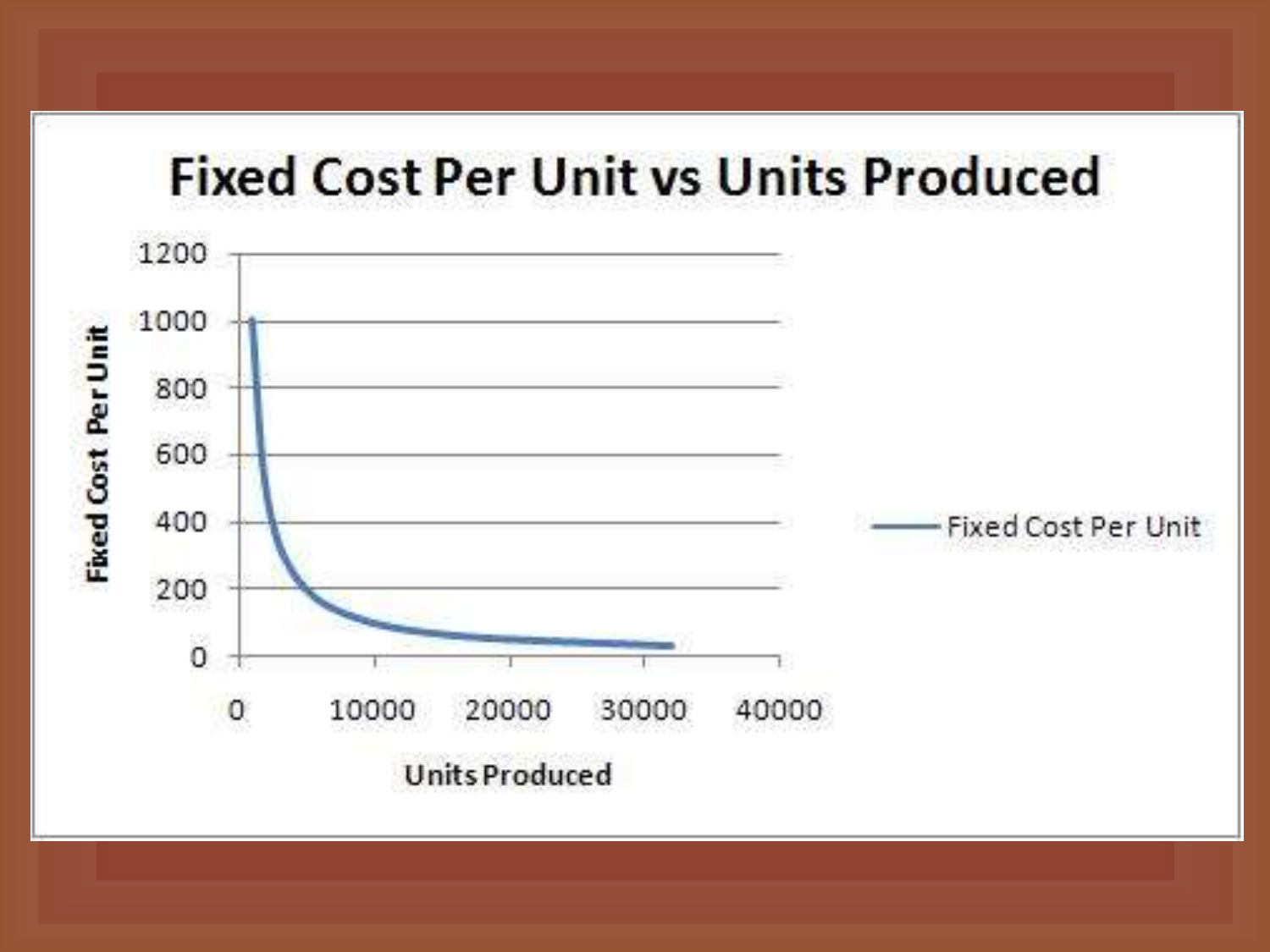# **A vision of the future**

 $C<sub>9</sub>$ 

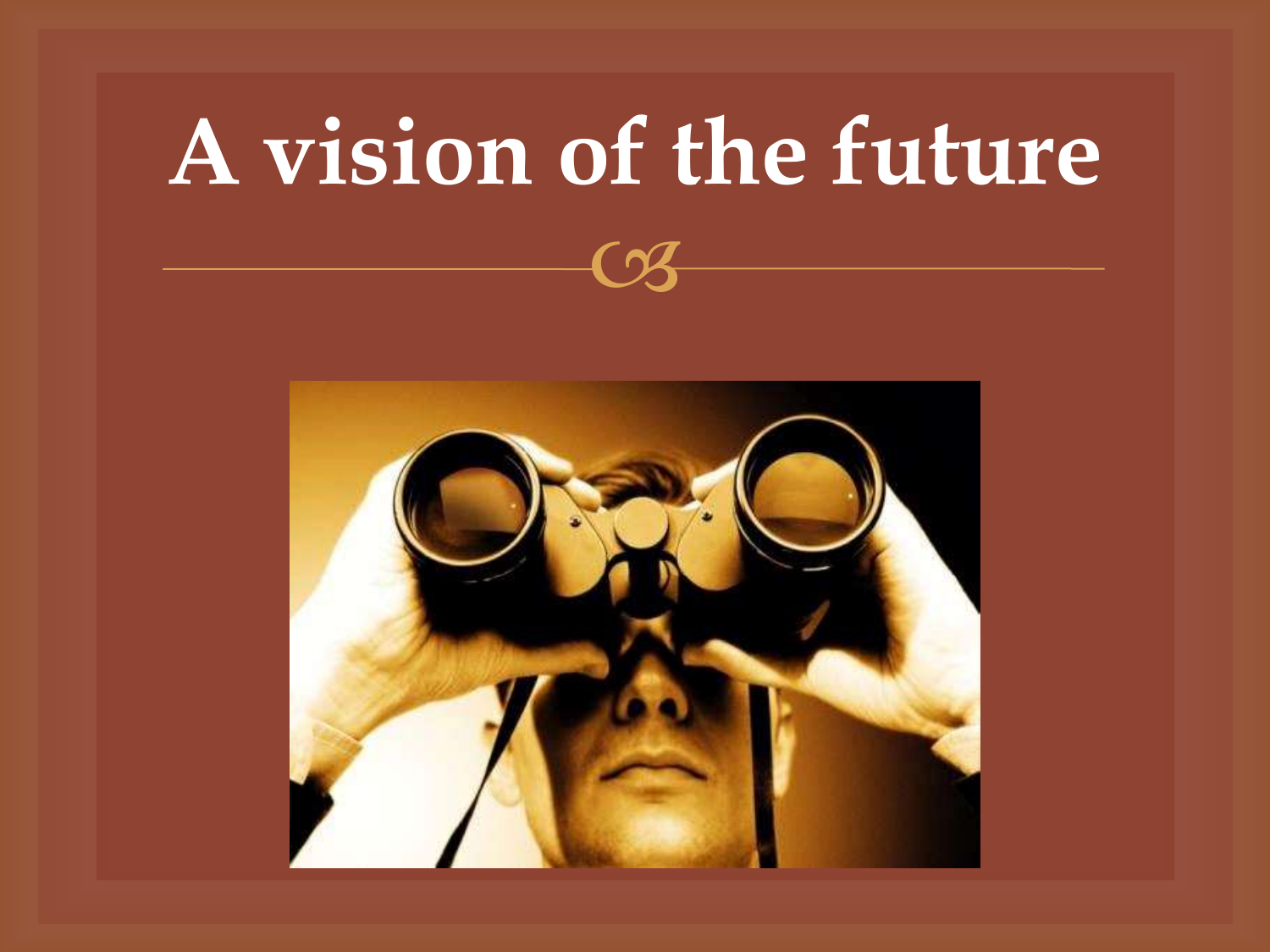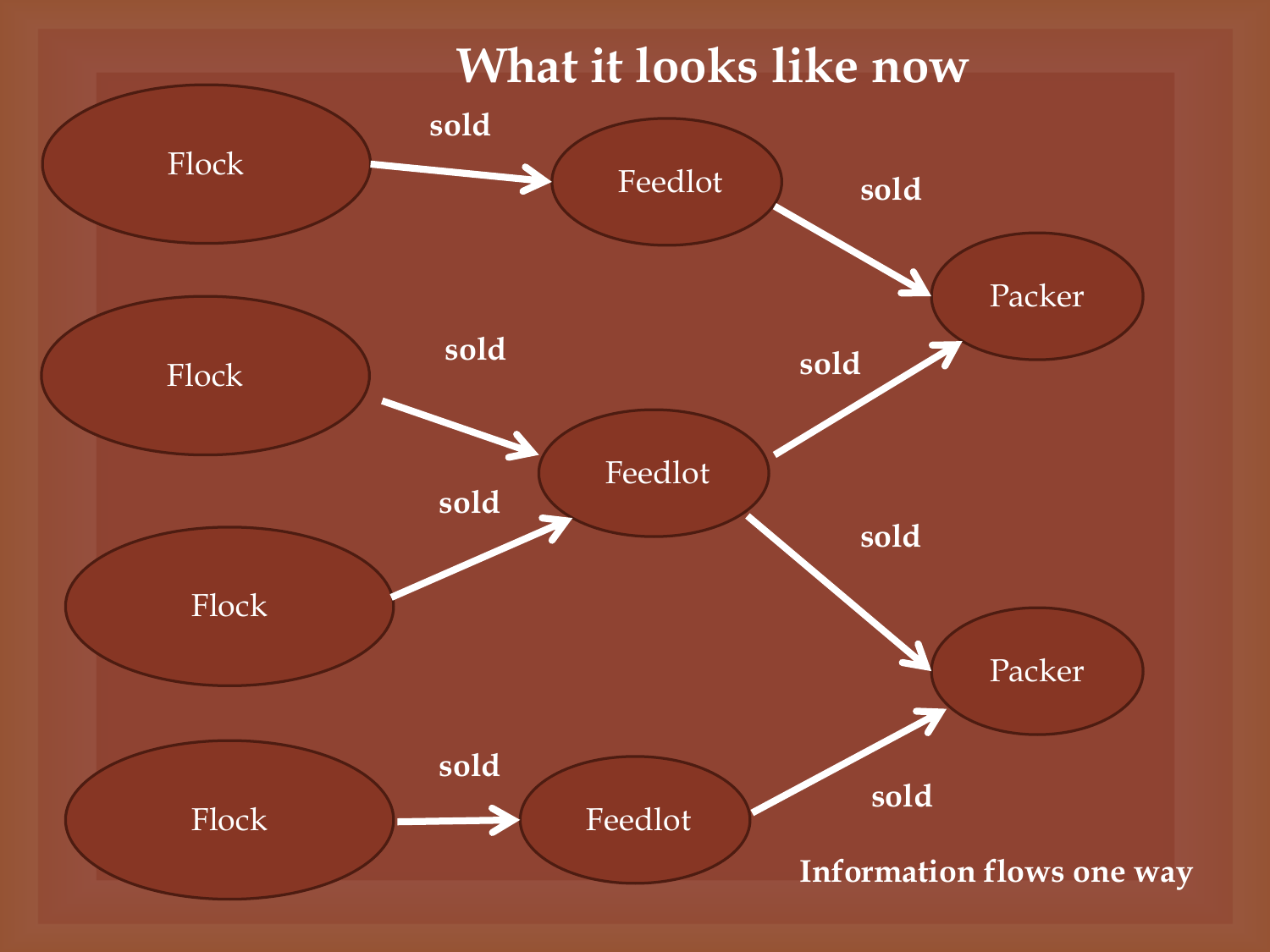# **How it might look**

 $\overline{\mathcal{C}}$ 

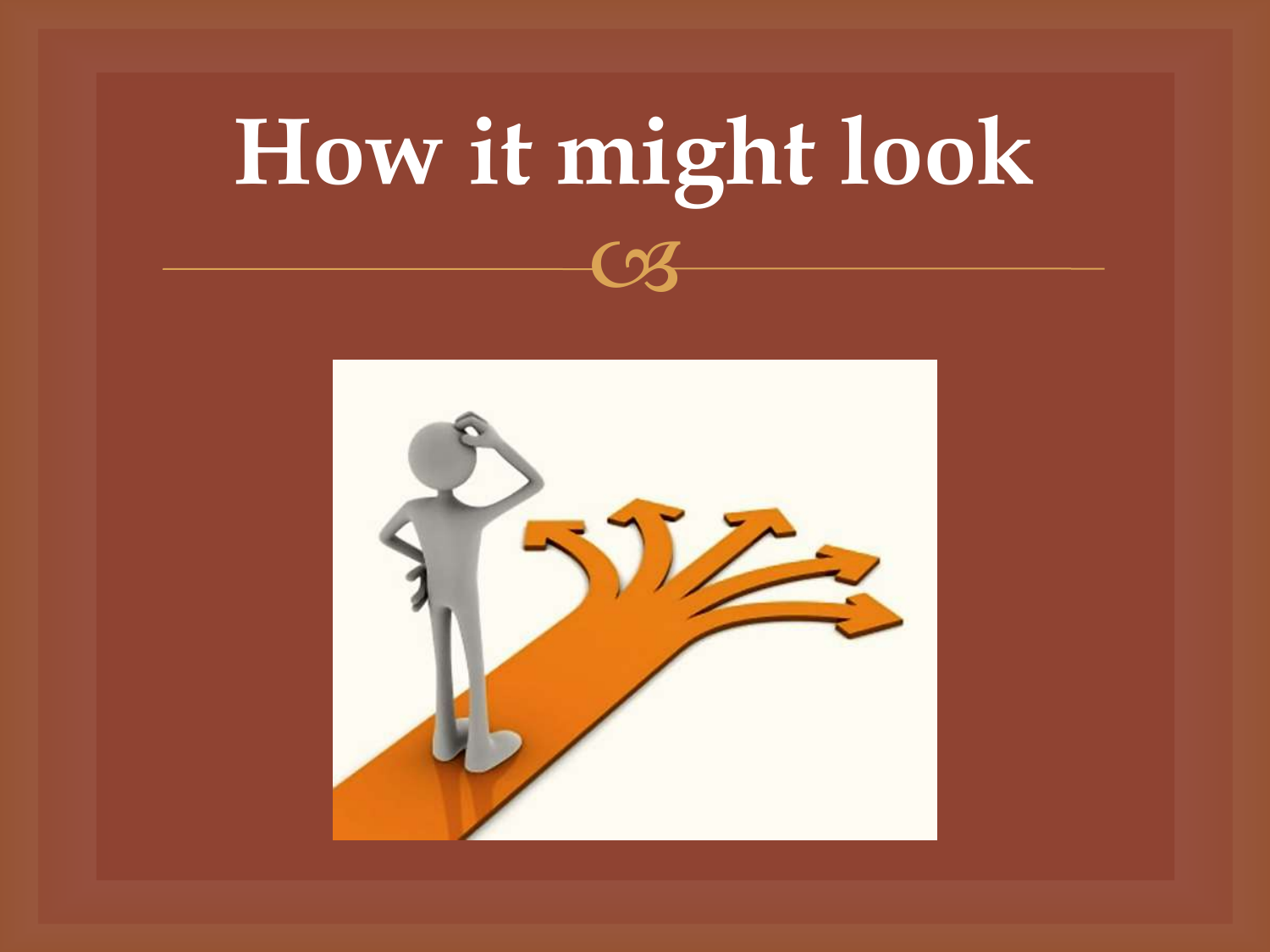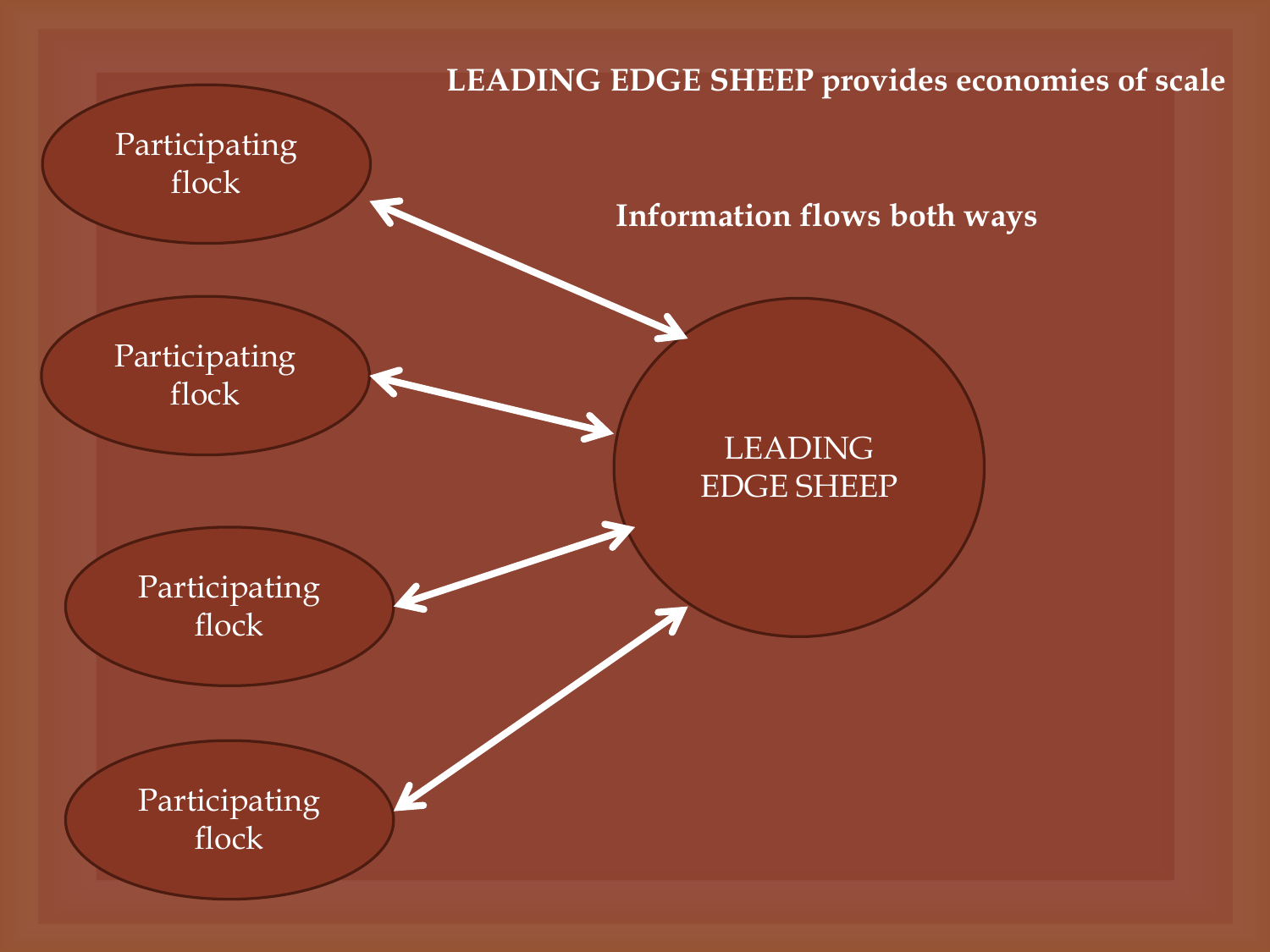#### **LEADING EDGE SHEEP provides economies of scale**